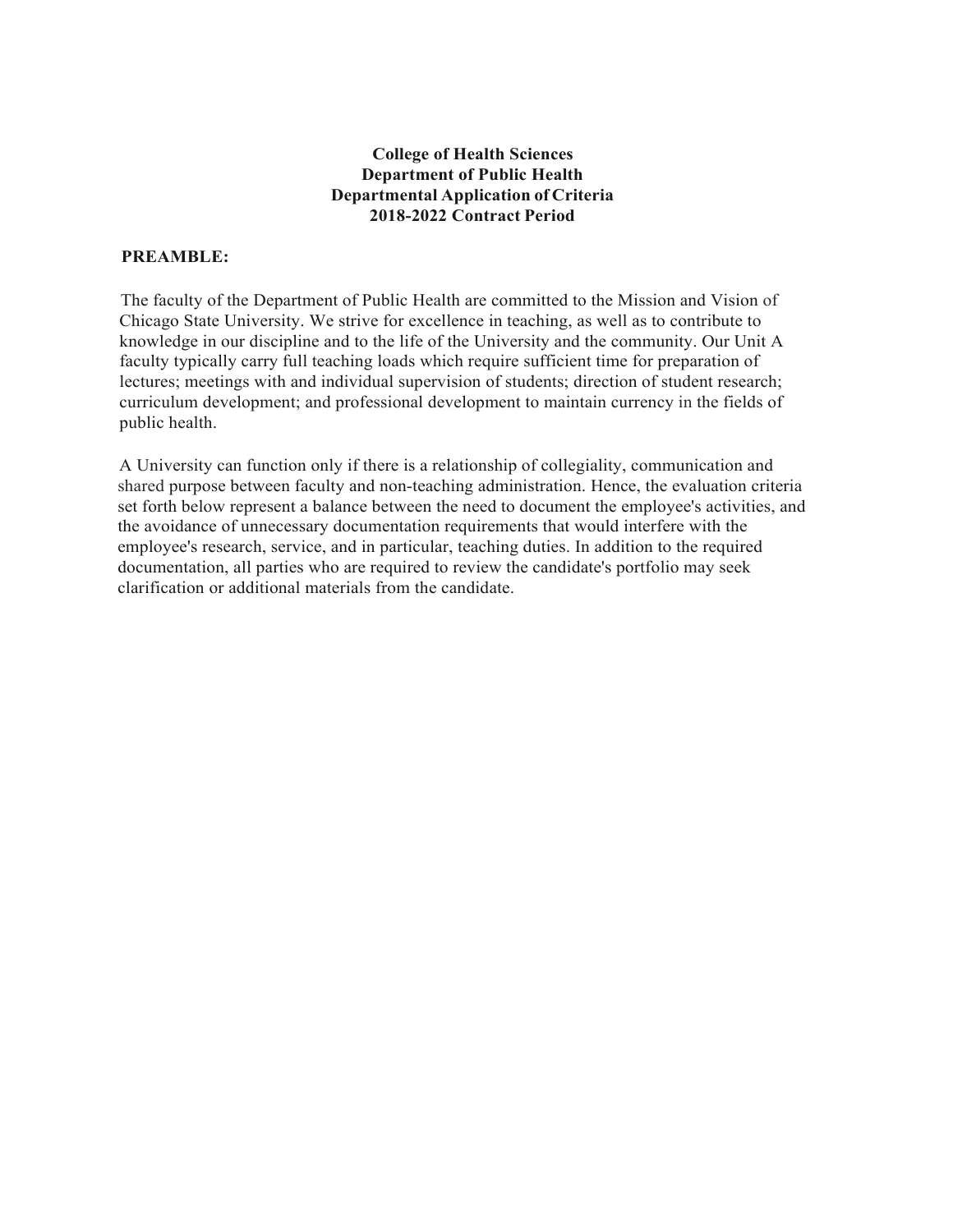### **ESTABLISHMENT OF THE COMMITTEE:**

The Department of Public Health has opted to form a unit for evaluating its faculty members. This unit is formally known as the Public Health Personnel Committee (PHPC), consisting of Unit A faculty in the department. PHPC is also known as Departmental Personnel Committee.

### **ESTABLISHMENT OF EVALUATION CRITERIA:**

The establishment of evaluation criteria is the responsibility of the faculty in collaboration with the department Chair. Faculty members of the program will be evaluated by the HSPC based on the criteria established for the Department of Public Health. Materials used in the process of evaluation shall include: the evaluation portfolio, materials referred to in the employee's supporting materials, and materials in the employee's personnel file except confidential materials submitted in connection with the employee's initial appointment. Tenured senior faculty members seeking promotion are to be evaluated by members of HSPC of higher ranking.

## **RESPONSIBILITIES OF THE CHAIR OF THE HSPC.**

The chair of the HSPC will be elected by the members of the HSPC. The chair will schedule a meeting of the HSPC to evaluate members of bargaining unit A according to the schedule published by the university. The chair will designate a member of the HSPC to submit a written report of the HSPC's recommendations for each candidate who is evaluated. The HSPC will submit a copy of this recommendation to the department chair and a copy to the candidate within the time limits established by the university.

## **RESPONSIBLITIES OF THE FACULTY MEMBER BEING EVALUATED:**

The faculty member being evaluated must provide a portfolio of materials, which must include the following:

- A current, signed and dated curriculum vitae.
- Evidence of academic and current professional credentials.
- Documentation of original materials representative of the following categories: Teaching/Primary Duties, Research/Creative Activity and Service.

## **EVALUATION MATERIALS AND STANDARDS BY PERFORMANCE AREA** - **UNIT** - **A FACULTY**

The materials and activities listed in these categories are only illustrative of the types of materials and activities, which may be included. The lists are not intended to be all-inclusive. Research/creative activity and service will be considered of equal importance. Teaching will be considered of primary importance. Unless otherwise noted, items listed within each category and subcategory shall be of equal weight in evaluation.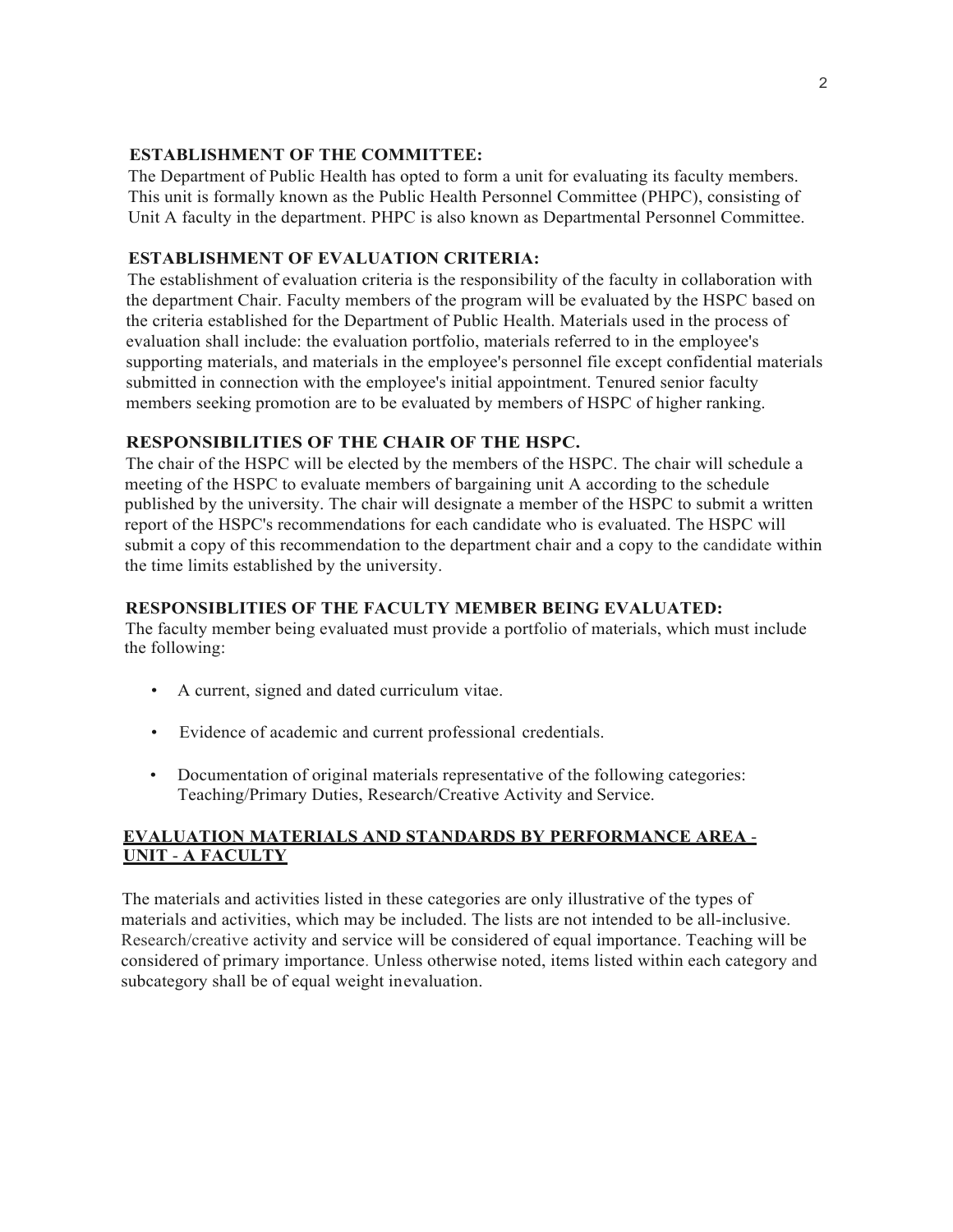Excessive documentation that would result in the employee taking significant time away from his/her duties to collect documents or assemble a portfolio is discouraged. The following materials should not be submitted with portfolios:

- Documentation of individual meetings with students
- Individual student work, except for graduate student theses/capstones directed by the employee
- Advising logs or roster or correspondence with students.
- Description of tutoring assistance to individual students.
- Logs of individual clinic/fieldwork visits.
- Minutes or attendance records of meetings.

## I. **TEACHING/PRIMARY DUTIES**

## A. CATEGORIES OF MATERIALS AND ACTIVITIES TO BE SUBMITTED:

A. I. Materials to be submitted for evaluation of teaching performance

#### A. I .a Chairperson's report of class visitation (one per academic year)

The candidate will invite the program director to visit one class (lecture and/ or laboratory) per academic year, the class to be mutually agreed upon. The program chair will complete the appropriate course visitation form and submit a copy to the candidate. The program chair has the option to request subsequent visits of any course at a time mutually agreed upon. All completed course visitation forms completed by the chair will be included in the portfolio.

A.1.b Peer reports of class visitations (one per academic year)

Candidates are expected to invite one full time faculty member from the College of Health Sciences to observe a class at least once per academic year. Peer reports should be from a faculty member in the department/DPC. The candidate may not be reviewed by the same peer for two consecutive semesters. The peer evaluators shall complete a written evaluation of the class visitations on the appropriate form. The evaluation shall be submitted to the chairperson of the department with a copy to the candidate.

A.1.c Summary of student evaluations (one per semester)

Candidates are expected to submit a summary of student course evaluations and comments. An interpretation statement of the s1:1mmaries will be provided by the DPC.

The candidate may opt to submit additional evaluations; e.g. written evaluations by graduate students.

A.2. Teaching Materials:

A.2.a Syllabi (required from all courses taught)

Candidates are expected to provide a course syllabus for each course taught during the evaluation period.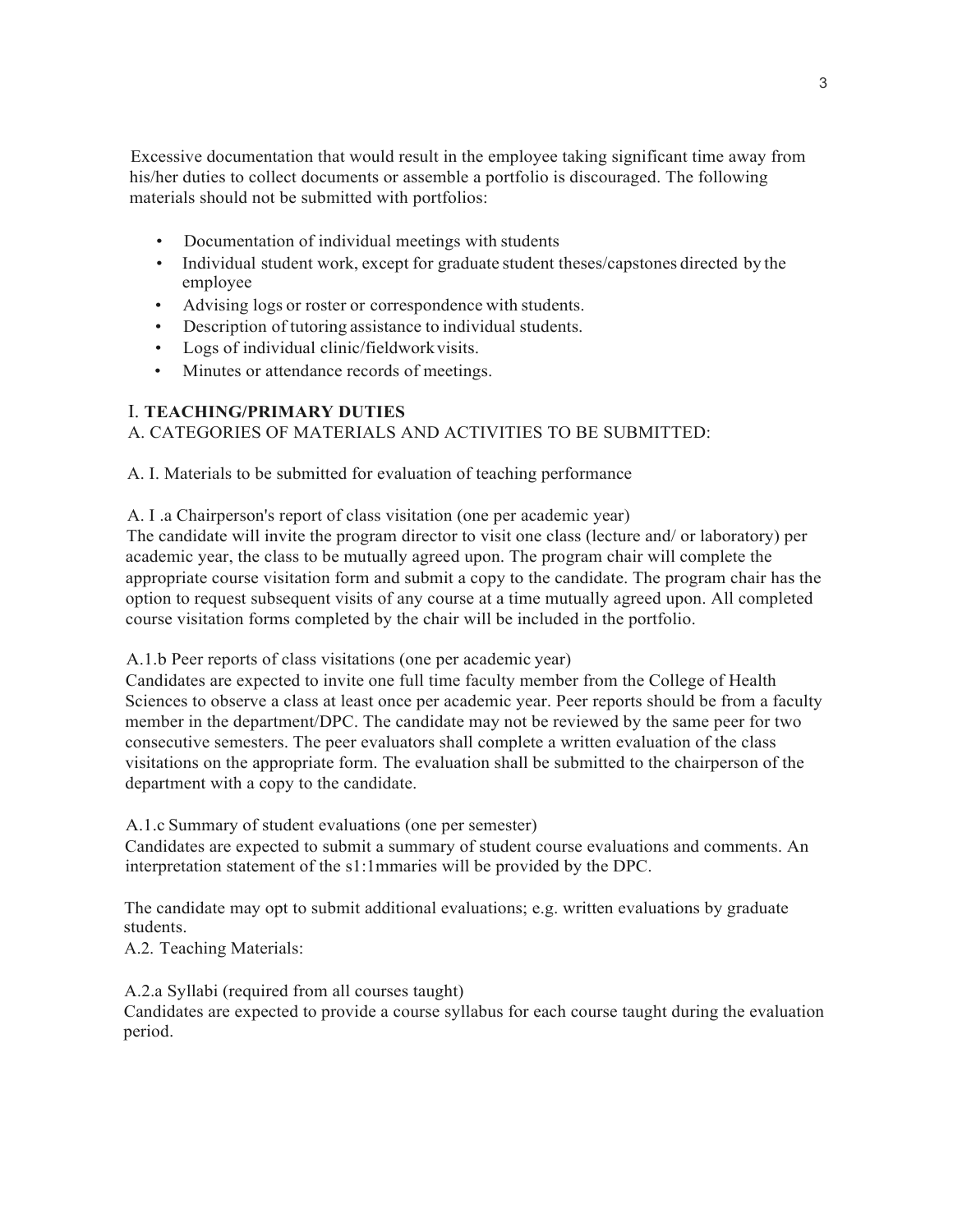A.2.b. Original supplemental materials, and examinations

(samples are required from all courses taught)

Evidence should include original materials for courses taught during the evaluation period. Materials that are the outcome of team collaboration should be clearly designated as such.

A.2.c Evidence of course revisions and or development.

(If completed during the period of review)

Content of syllabi or other course materials that the faculty member revised or developed during the evaluation period should be clearly indicated, with a narrative statement of the reasons for the revisions.

A.2.d.Teaching Awards(lf awarded during the course of review). The nature of the award shall be indicated, i.e. for a class, a program, a professional association or whether it is a nomination, a competitive award and if it was granted.

A.3. Evidence of Faculty Development

## A.3.a Faculty development plan.

The DAC represents the department's framework for the planned growth and advancement in one's career in the three areas of teaching and primary duties, research and creative efforts and service. The DAC is a professional development plan for faculty, focusing on faculty growth, enhancement of competence and improved effectiveness in professional and institutional requirements and obligations, as well as expanding creativity and problem solving.

# A.3.b Evidence of Faculty Development

Candidates are expected to provide documentation of activities related to enhancement of knowledge and skills pertaining to effective teaching performance and maintenance of currency in areas of practice. This evidence must include, but is not limited to evidence of progress on goals described in the faculty development plan related to teaching, participation in lectures, workshops, institutes and seminars, or enrollment in courses related to teaching duties. The candidate's narrative for teaching should include a description of progress toward goals on previous faculty development plans.

# A.4 Performance of Other Assigned Primary Duties

Other primary duties may include: professional and/or pre-professional student advisement, departmental program assessment, fieldwork supervision, fieldwork site development, inclusion of students in research, and other assigned duties. As noted above, documentation of these activities should be provided only when it is not an undue burden that would interfere with the employee's performance of his/her duties.

Documentation of primary teaching duties should be provided in the following categories:

- I. Importance of mentoring and the inclusion of students in undergraduate research
	- List of names of students mentored.
	- List of students involved in research, with the topic of research.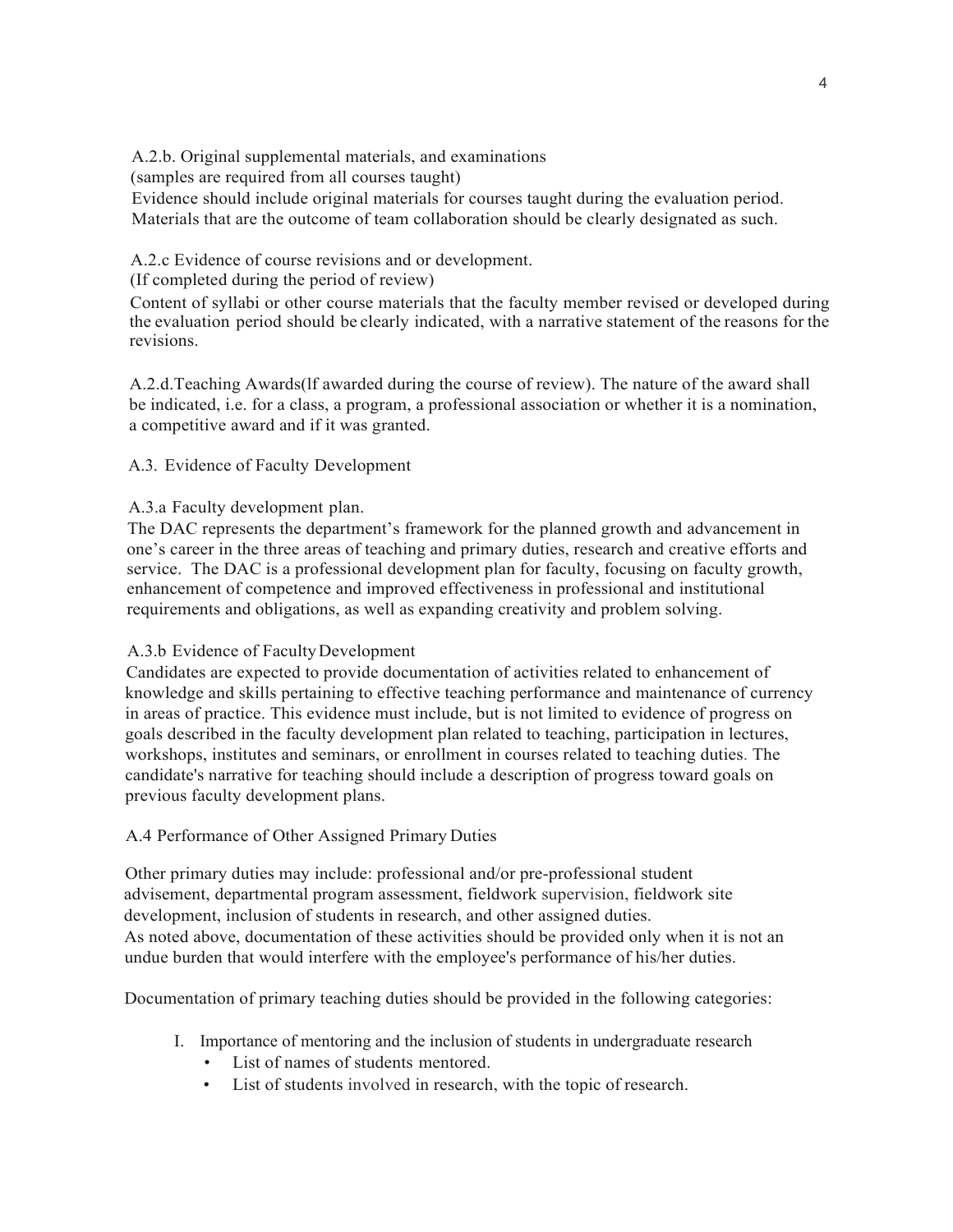- 2. Academic advising
	- List of students advised.
- 3. Availability to students
	- The chair certifies that the faculty member has posted office hours and that office hours have been kept.
- 4. Employee's command. of the subject matter being taught
	- Faculty Development Plan (see above).
- 5. Use of prevailing instructional technologies
	- Faculty Development Plan (see above)
- 6. Use of appropriate and varied methods of teaching, assessment, and evaluation
	- Faculty Development Plan (see above)
	- Inclusion of course syllabi, exams and other materials
- 7. Service learning and community engagement
	- List of students involved in service activities and types of service rendered
	- Employee's service to the community is detailed in Service (below).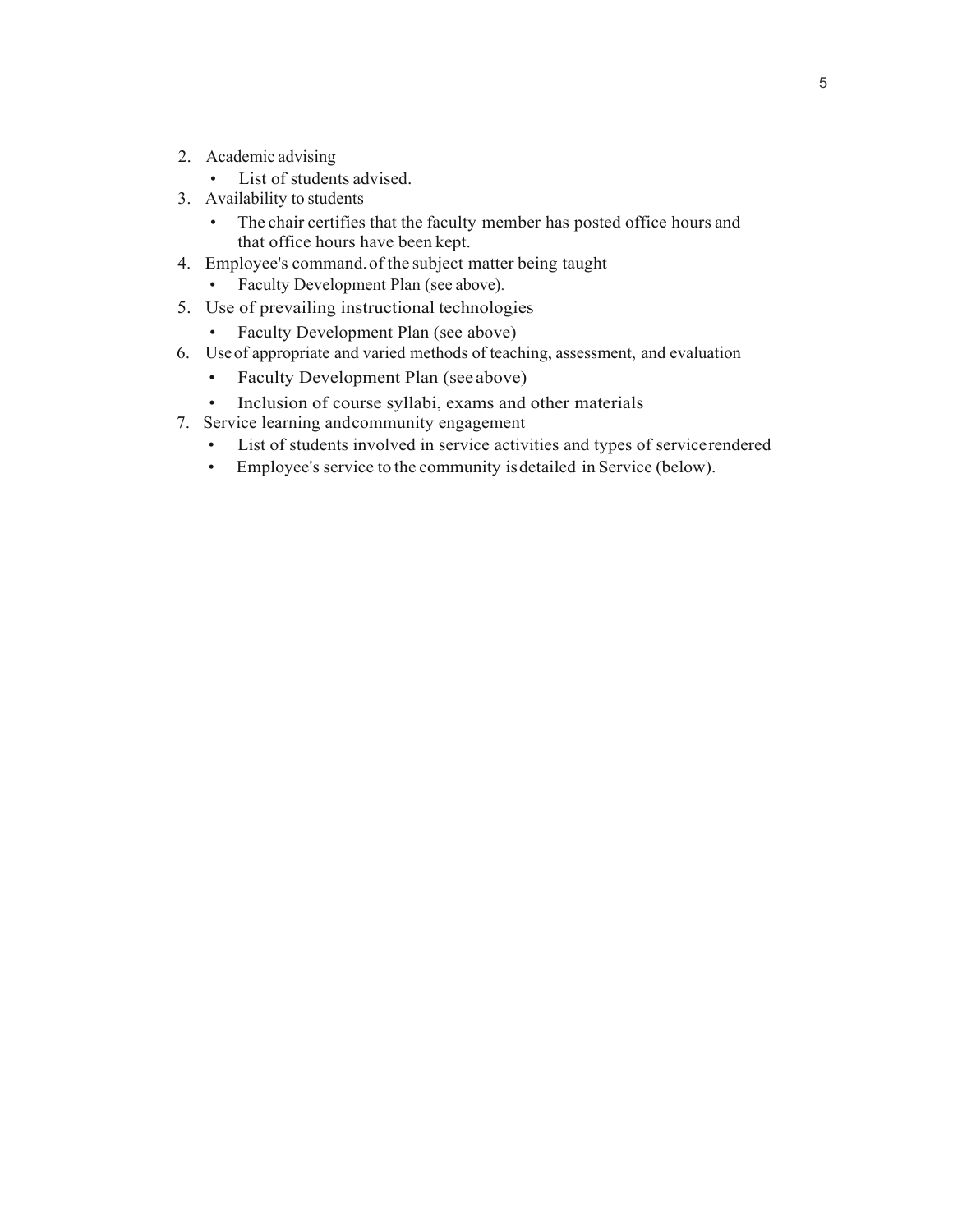#### 8. METHODS OF EVALUATION

#### B.l .Relative Importance

Evaluations of Teaching Performance, Teaching Materials, and Faculty Development (Plan and evidence of development) will be considered to be of equal weight. Other assigned primary duties will be considered important in proportion to the quantity of these duties that are assigned (except in emergency situations such as program accreditation). Point values of student, faculty and peer evaluations will be considered as guidelines. Extenuating circumstances, such as courses that receive lower student evaluation scores regardless of instructor, and specific plans for improvement may be considered if scores in one of the evaluation areas is below these guidelines.

#### 8.2. Rating Scales:

The core university-wide student evaluation items are on a five-point scale (Strongly Agree; Agree; Somewhat Agree; Disagree; Strongly Disagree). In this document, these correspond to numeric values from 1 to 5, where  $I =$  Strongly Disagree and  $5 =$  Strongly Agree.

Student, peer, and Chair evaluations are on a five-point scale with 1 being the lowest and 5 being the highest.

As a measure of effective communication with students, all peer and chair evaluations must have a rating of "Good" or better on "Verbal Communication with students."

8.3. Standards for evaluation- Unit A Faculty

8.3 .a. Satisfactory (Necessary for retention in years one and two) Student Evaluation should have an average score of 2.5 or above. Peer Evaluation should have an average score of 2.75 or above. Chair Evaluation should have an average score of 2.75 or above.

Submitted materials demonstrate:

- Knowledge of the field of Public Health.
- An ability to organize and present material through a variety of teaching methods.
- Incorporation of new knowledge in the field and technological advances into teaching.

Faculty development experiences as outlined in Faculty Development Plan should support teaching assignments and professional development.

Consistent and timely performance of primary duties other than teaching.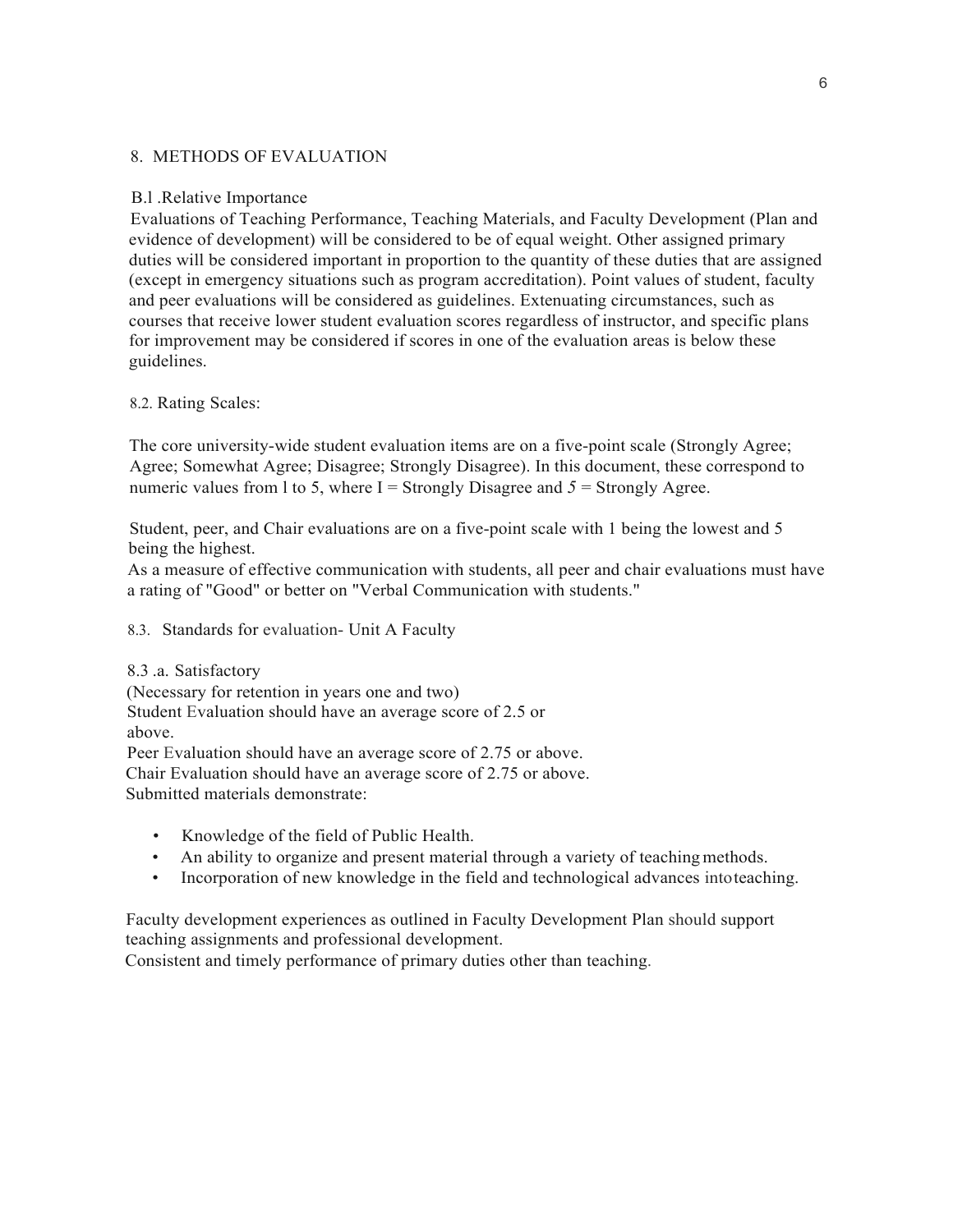## B.3.b.Effective-

(Necessary for retention in year three.) Student Evaluation should have an average score of 2.6-3. Peer Evaluation should have an average score between 2.76-3 or above. Chair Evaluation should have an average score between 2.76-3.5 or above.

No ratings for "Verbal Communication Skills" from Peer or Chair that are below "satisfactory." Submitted materials demonstrate:

- Knowledge of the field of Public Health.
- An ability to organize and present material through a variety of teaching methods.
- Incorporation of new knowledge in the field and technological advances into teaching.
- Development of creative and interactive learning activities.

Faculty Development experiences should support-teaching assignments and professional development, and the candidate should submit evidence on the progress toward Faculty Development Plan goals.

Consistent and timely performance of primary duties other than teaching.

B.3.c. Highly Effective-

(Necessary for retention in year four)

Student Evaluation should have an average score of 3-3.5.

Peer Evaluation should have an average score of 3.5-4.

Chair Evaluation should have an average score of 3.5-4.

No ratings for "Verbal Communication Skills" from Peer or Chair that are below "Satisfactory." Submitted materials demonstrate:

- Knowledge of the field of Public Health.
- An ability to organize and present material through a variety of teaching methods.
- Development of creative and interactive learning activities.
- Incorporation of new knowledge in the field into teaching.
- Revision of course model or series of classes within a course, in response to internal or external curriculum evaluation.

Faculty Development experiences should support-teaching assignments and professional development. Submitted evidence of progress toward Faculty Development Plans goals. Consistent and timely performance of primary duties other than teaching.

8 .3.d. Significant- (Necessary for retention in year 5) Student Evaluation should have an average score of 3.5-4. Peer evaluations should have an average score of 4-4.5. Chair evaluation should have an average score of 4-4.5.

Has demonstrated an ability to maintain consistently high levels of performance as evidenced by:

- Submitted materials demonstrate breadth and depth of knowledge, specialization, expertise and ongoing faculty development.
- Development of curriculum and/or demonstration of exemplary teaching skills as evidenced by activities such as the below. Please choose only one activity.
	- o Development of a new course.
	- o Development of fieldwork assignments/activities.
	- o Development of an interdisciplinary/collaborative assignment.
	- o A Teaching Award.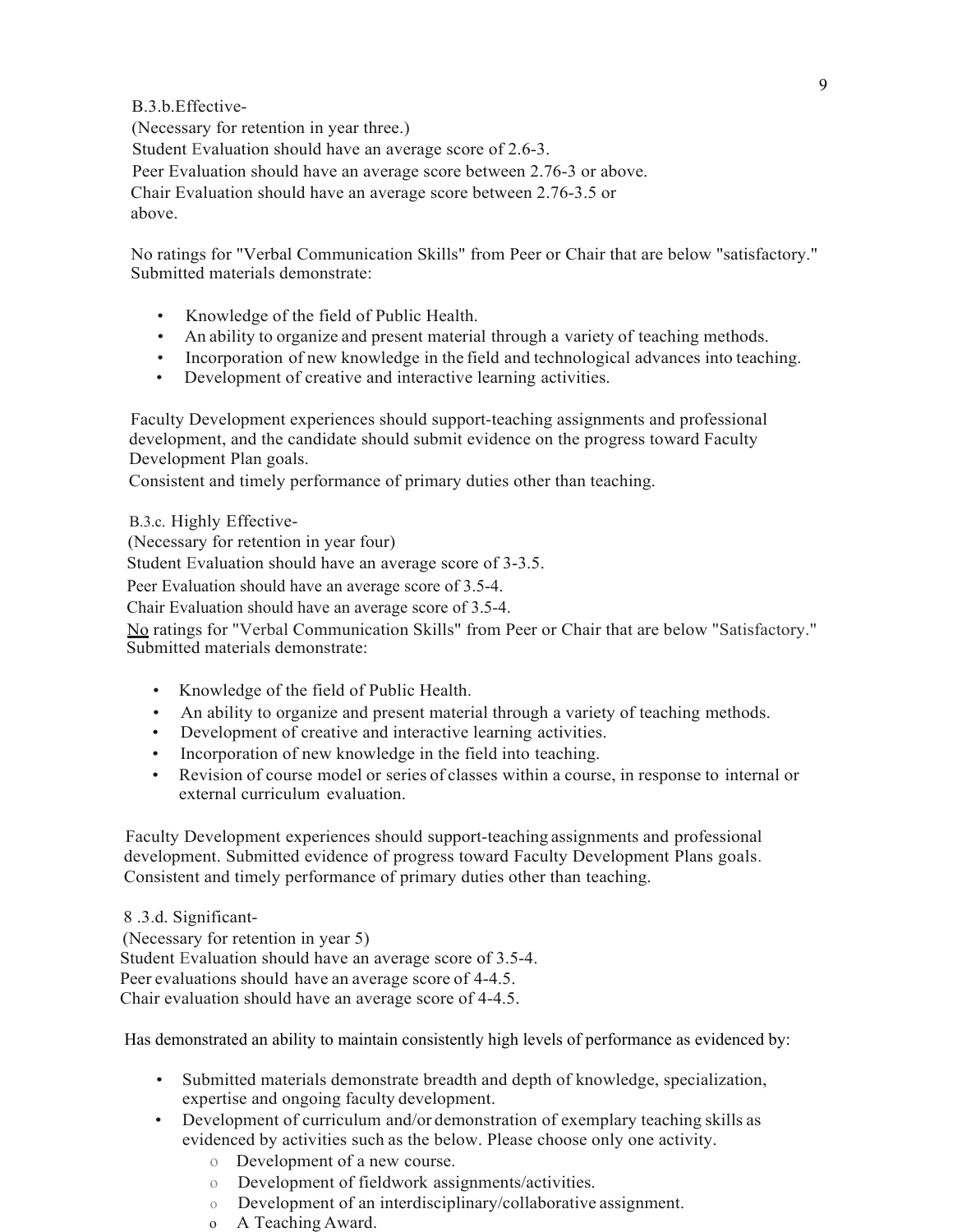o Introduction of innovative teaching activities (i.e., service learning projects, assistive technology projects).

Faculty Development experiences should support-teaching assignments and professional development.

Submitted evidence of progress toward Faculty Development Plan goals, certified by the department chair.

Consistent and timely performance of primary duties other than teaching.

8.3.e. Superior- (Necessary for tenure) Student Evaluation should have an average score of 4 or above. Peer evaluations should have an average score of 4.5 or above. Chair evaluations should have an average score of 4.5 or above.

Submitted materials demonstrate breadth and depth of knowledge, specialization, expertise and ongoing faculty development.

Has demonstrated an ability to maintain consistently high levels of performances as evidenced by:

- Has demonstrated an ability to create and develop curriculum and/or demonstrate exemplary teaching skills as evidenced by activities such as the below. Please choose only one activity.
	- o Development of a new course
	- o A major course revision
	- o Course design for new fieldwork site.
	- o Development of an interdisciplinary/ collaborative course.
	- o A Teaching Award at the University, College, State or National Level.
	- o Documented contribution to the department curriculum committee related to the sequence, content and ongoing development of programs.

Faculty Development experiences should support-teaching assignments and professional development.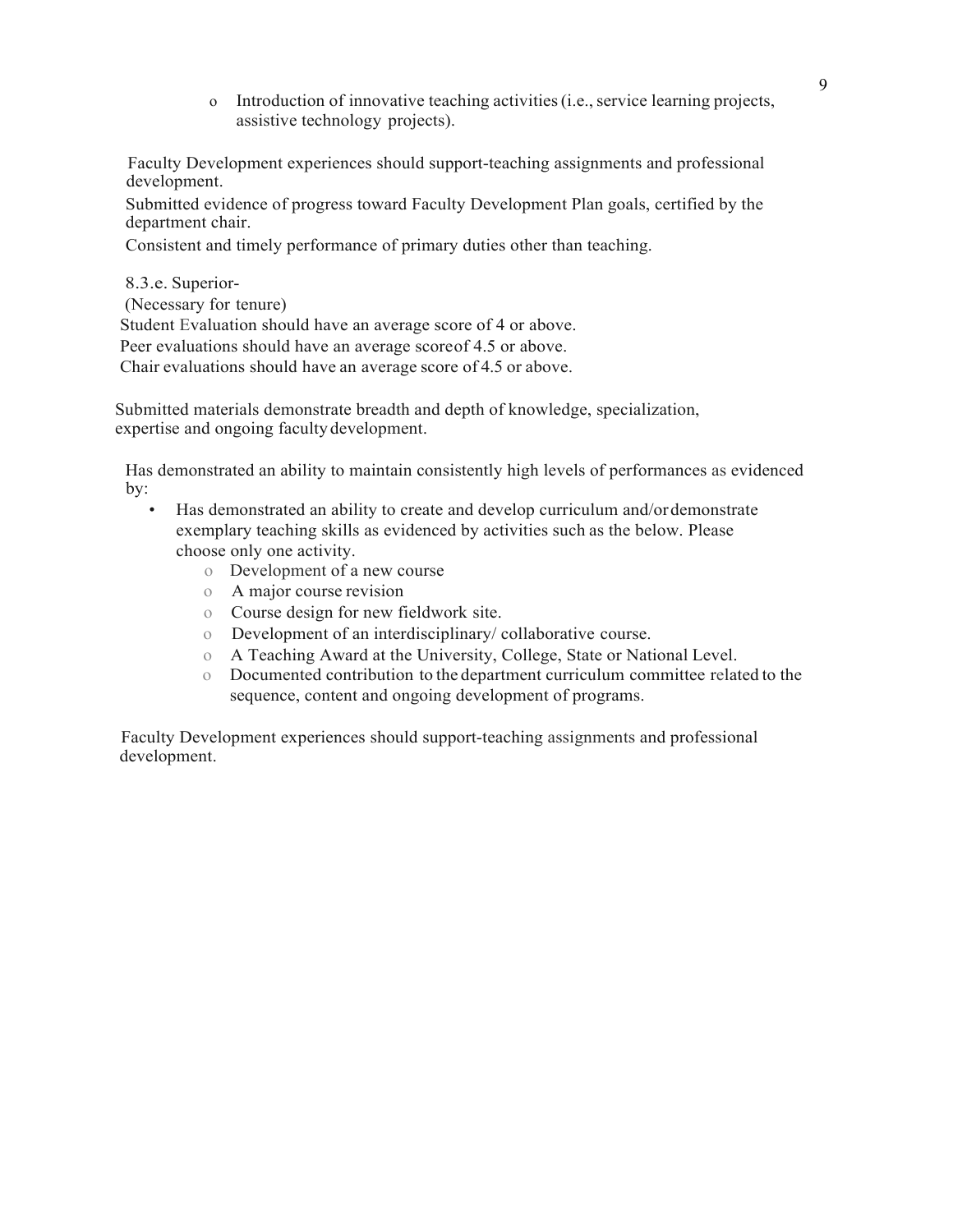Submitted evidence of progress toward Faculty Development Plan goals. Consistent and timely performance of primary duties other than teaching.

#### C. **Distance Education policy for the retention, promotion, and tenure award process.**

Faculty members assigned to distance education courses have the responsibility to produce and revise instructional design and course materials to maintain or enhance the integrity, exactness, and quality of the distance education course. The Faculty assigned to distance education courses shall receive equivalent recognition of teaching and scholarly undertakings related to distance education programs corresponding with their efforts in traditional, on-campus course facilitation activities. Faculty can engage in serving distance education students, such as web maintenance (i.e., developing ADA appropriate instructional materials suitable for online instruction and the continued monitoring, updating, and course facilitation required throughout the duration of the course), in agreement with published university intellectual property policy.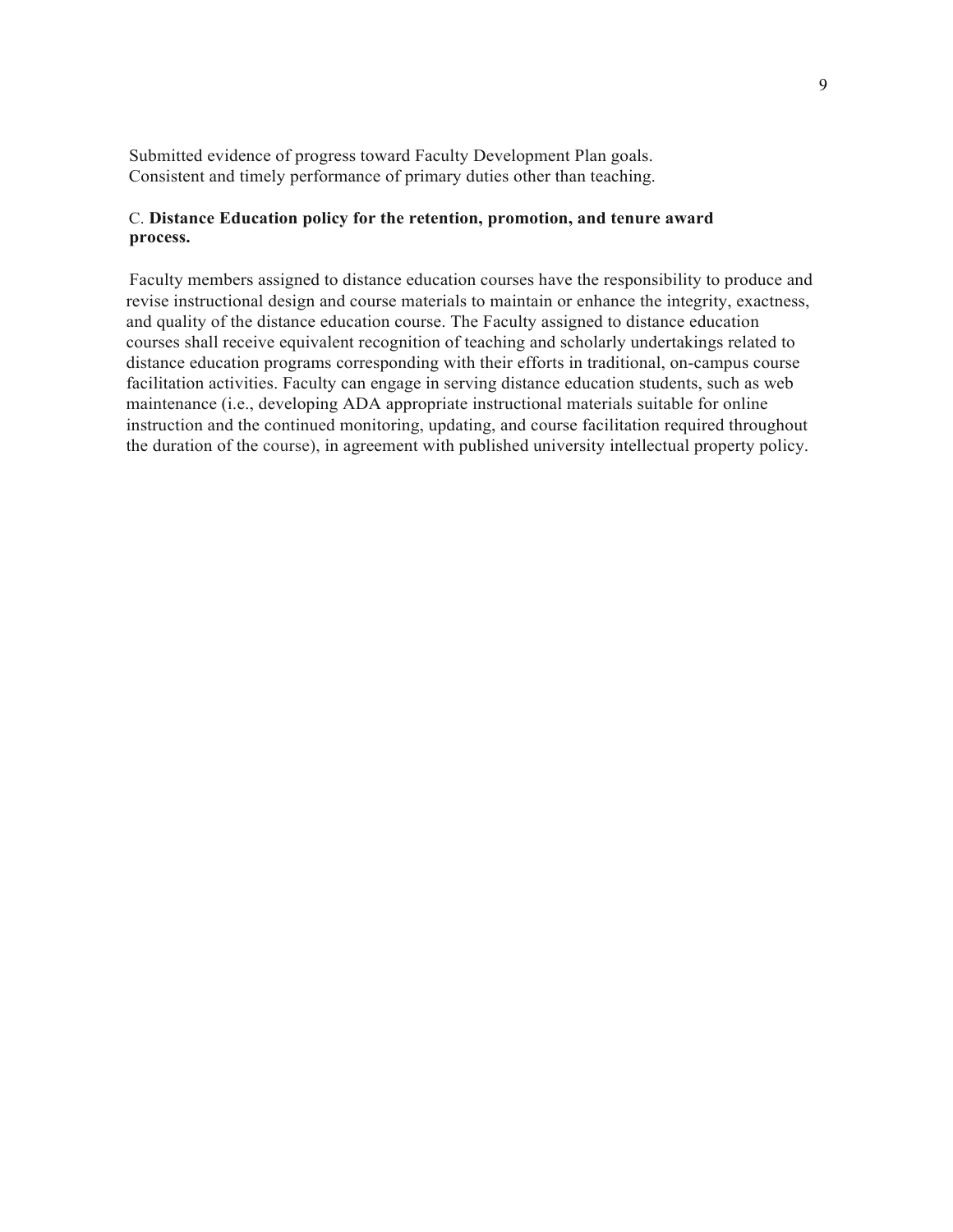### **II. RESEARCH/CREATIVE ACTIVITY**

### 1. CATEGORIES OF MATERIALS AND ACTIVITIES TO BE SUBMITTED

a. Category I

i. Publications

- o Published book reviews,
- o Served as editor or co-editor for a collected volume.
- o Publications in non-peer reviewed journals.

### ii. Presentations

- o Papers presented to professional groups, lectures, technical sessions or inservices.
- o Presentation at a professional non-peer reviewed conference by request of an agent outside the university based on the candidate's expertise.
- o Translations of professional literature.
- iii. Research and Grants
	- o Research in progress (documentation required)
	- o Research and/or scholarly projects as part of fellowships, internships, or clinical practice.
	- o Poster session at a conference or symposium that requires peer review.

#### iv. Others

- o Citation in published work.
- o Membership on a dissertation/master thesis committee outside the department and/or outside the university.
- o Obtaining copyrights/patents.
- o National or regional committees to research and develop policies, procedures or practice guidelines for the profession or that influence the profession (e.g. American Public-Health Association [APHAJ, National Environmental Health Association [NEHA], Occupational Safety and Health Administration [OSHA], Illinois Department of Health, Chicago Department of Public Health).
- o Planning professional conferences/workshops with role as chair/co-chair.
- o Completed research for the benefit of the university, college or department.
- o Other forms of recognition for scholarly contribution such as editorial board, peer review committees, moderating/hosting panels in national, regional, international conferences in area of research.
- o Development of distance learning materials computer programs, movies or videotapes.
- o Bibliography of directed, self-guided study including a narrative describing outcomes.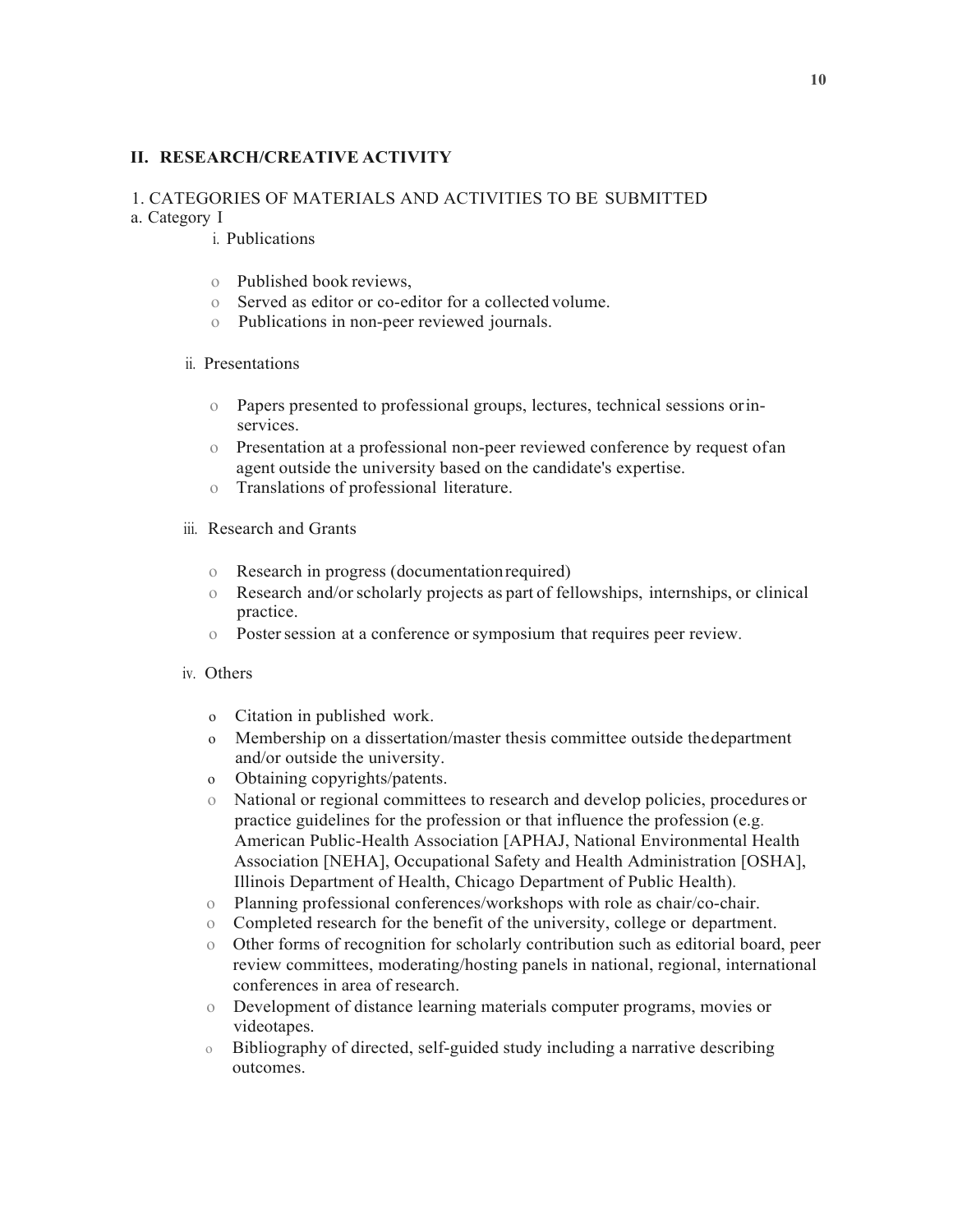o Publication of articles that do not require peer review. This may include newspapers, magazines or non-peer reviewed professional publications.

#### b. Category II

i. Publications

- o Authored or co-authored book from a scholarly publisher.
- o Authored or co-authored article published by a peer reviewed journal.
- o Authored or co-authored article accepted by a peer reviewed journal with letter of acceptance.

#### ii. Presentations

- o Presentation or workshop at national conferences or symposia.
- o Presentations for which the abstract has undergone peer review.
- o Academic presentation to a professional group for which the candidate has been invited based on expertise. This can include keynote presentations at state or national conferences, presentations within established academic lecture series or presentations associated with awards of professional merit.

#### iii. Grant Funding

- o Research grants or study proposals and contracts written and submitted for which the candidate served as principal investigator or co-investigator or collaborator. A grant is defined as an application for funding to a potential funding agency. A research proposal is a detailed scientific description of the proposed research. A research contract is providing research support and services to a study on a contract basis.
- o Research grant or study proposals and contracts awarded for which the candidate served as principal investigator or co-investigator or collaborator.

### 2. METHODS OF EVALUATION FOR RESEARCH AND CREATIVE ACTIVITIES

Research may be substantiated through materials such as (but not limited to): copies of publications; title page and table of contents of books; conference programs; program announcements; abstracts of presentations; and copies of letters of intent, consultant letters, and award notifications of grants. Relative Importance:

Category II is judged to be more rigorous than Category I. Materials are also judged in importance based on their relevance to Public Health.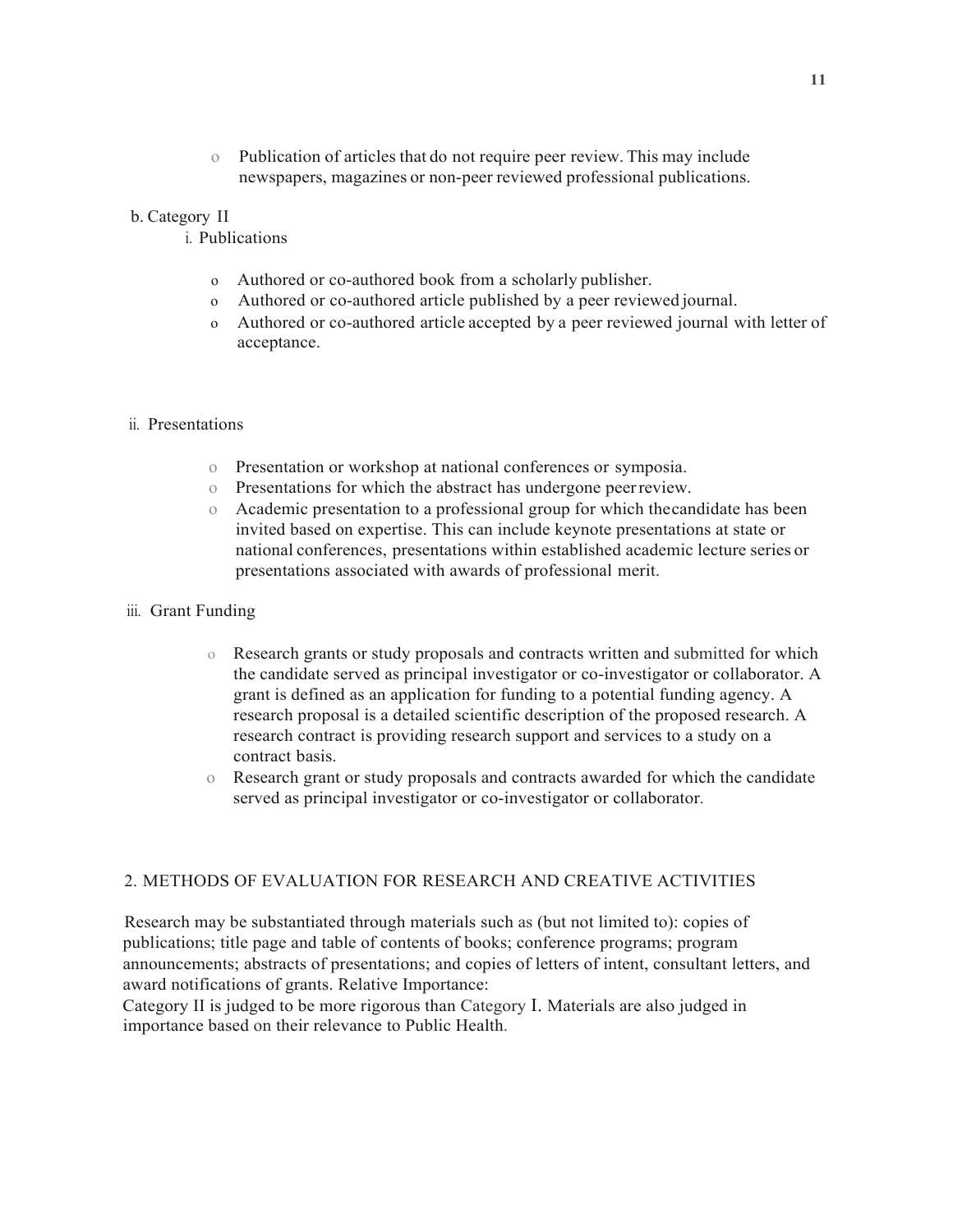The HSPC will evaluate the effectiveness of the candidate's performance using the following standards (all are cumulative across the employee's time since arrival at the university):

Appropriate:

Articulation of research agenda with documentation and timeline of implementation.

Satisfactory (Necessary for retention in years one and two): One or more items from Categories I or II. Effective (Necessary for retention in year three): Three or more items from Categories I or 11. Highly effective (Necessary for retention in year four): Three or more items from Categories I or II including at least one item from Category II. Significant (Necessary for retention in year 5): Four or more items from Categories I or II including at least one item from Category II.

Superior (Necessary for tenure):

Four or more items from Categories I or II including at least two items from Category II.

An additional item from Category II is required at each stage of promotion.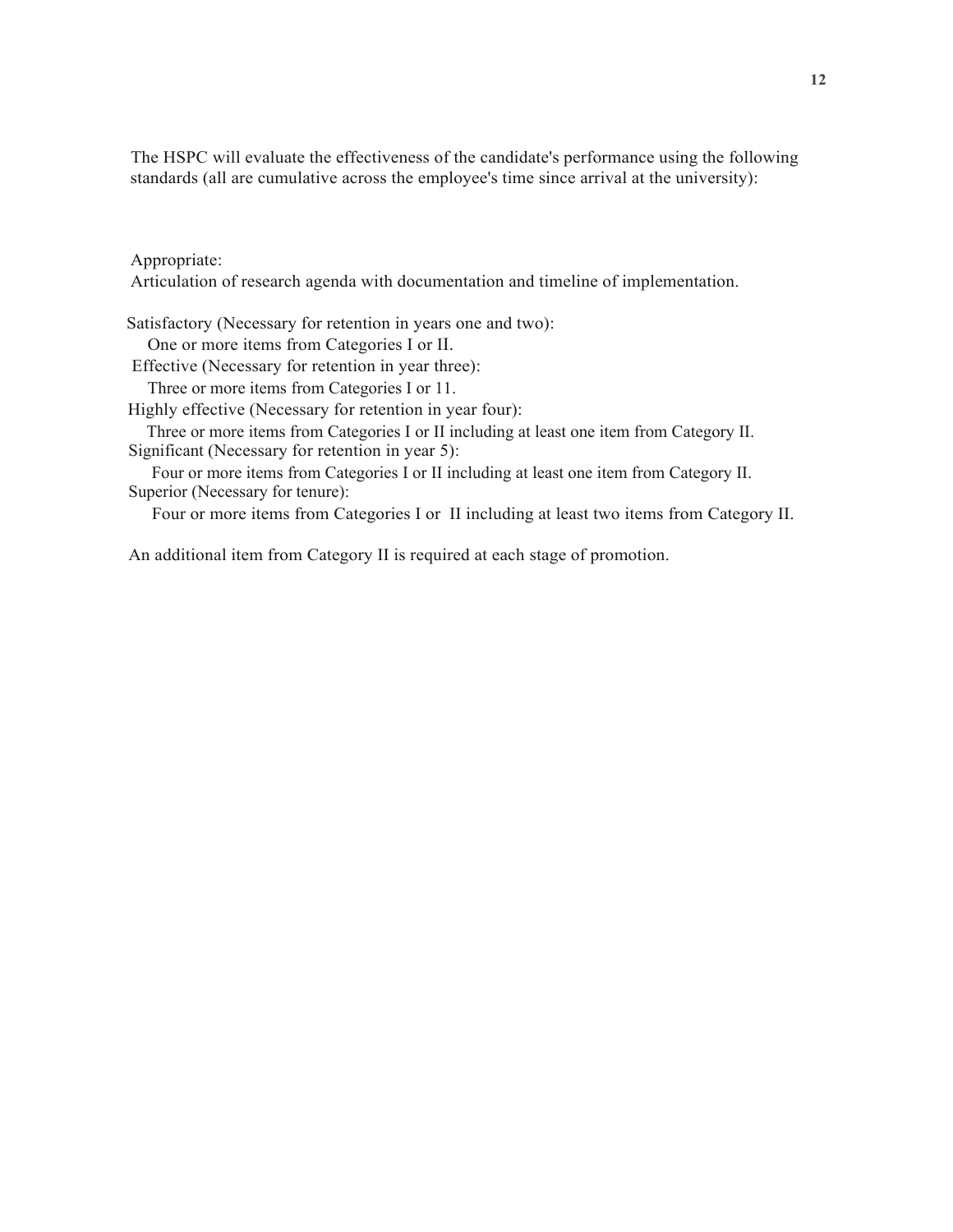## III. **SERVICE** -

I. Categories of Materials and Activities:

## **Service to the Department of Public Health**

- Participation in standing and/or ad hoc committees (i.e., curriculum, program evaluation, personnel, admissions committees).
- Administration, directorship, supervision, coordination, etc., of student organizations and activities.
- Department representative to external organizations/ boards/ groups.
- Mentoring junior faculty.
- Recruitment of faculty.
- Recruitment, advising, and mentoring of students.
- Participation in the accreditation process.
- Performance of other duties beyond the scope of the faculty member's specified teaching responsibilities and mandatory meeting attendance that assist in the functioning of the department.

## **Service to the College of Health Sciences (COHS)**

- Participation in COHS standing and ad hoc committees and/or task forces.
- COHS representative to various organizations/boards/groups.
- Participation in non-mandatory COHS meetings, retreats, workshops, conferences, and/or colloquia.
- Participation and/or planning college workshops of seminars or other events.
- Consulting for governmental agencies or other institutions including serving as a grant reviewer.
- Recognition by COHS for service.

### **Service to the University**

- Participation in University standing and ad hoc committees.
- Recognition by the University for service.
- Participation in local, regional, national, or international task force(s).
- Dissemination of scholarly research to the media, government, and/or community.
- Representation of the University to various organizations.

### **Service to Professional Organization(s**)

- Board member for a local, state, or national professional organization.
- Active service to a professional organization.
- Participation in trainings, conferences, or courses to enhance the understanding of public health practices and principles.
- Award or recognition for excellence in public health.
- Serving as a participant or consultant for accreditation and certifying organizations.

# **Community Service**

- Involvement in civic, philanthropic, or community-based organizations including serving in a leadership role or board member.
- Participation in community service and community engagement activities as a public health expert for the improvement of the University's service area.
- Serving as a speaker or conducting educational activities to external entities.
- Assisting community-based organizations or health organizations in securing funding for research, program evaluation, or public health programming.
- Participation on site visit teams for funding agencies.

# Relative importance

It is expected that individuals will document widely differing activities and emphases in their service contributions; the importance of such activities will be considered based on degree of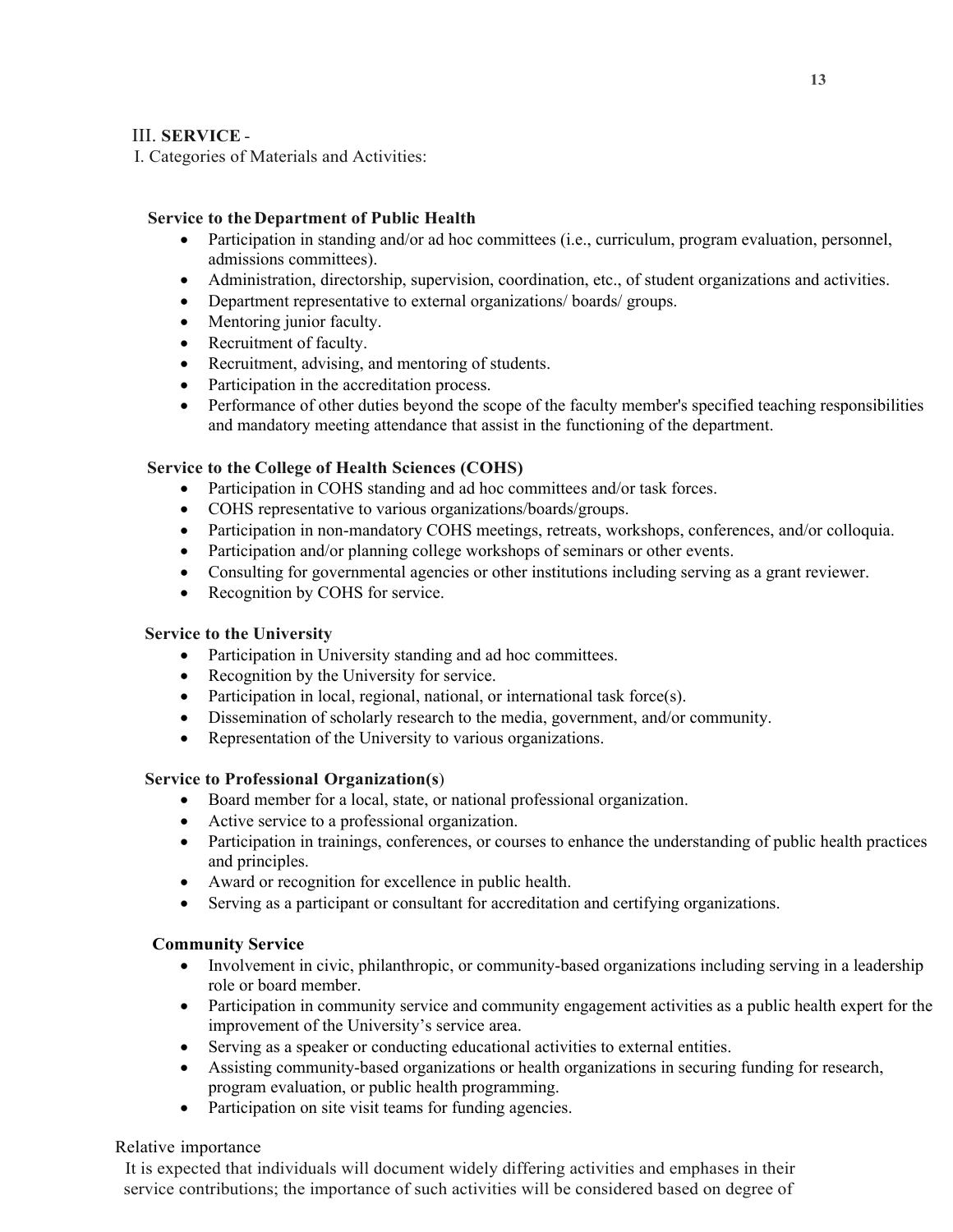participation, quality and length of service, effectiveness and leadership. Documentation will include Service will also be judged in terms of the relationship of the service to the employee's assigned responsibilities, and to the University.

### 2. Evaluation of Service

The HSPC will evaluate the effectiveness of the candidate's performance using the following standards:

### *Satisfactory (Necessary for retention in years one and two):*

 Service to the Department of Public Health, COHS and one other category is represented. *Effective (Necessary for retention in year three):*

 Service to the Department of Public Health, COHS, and University is represented. *Highly effective (Necessary for retention in year four):*

 Service to the Department of Public Health, COHS, University, and one other category is represented. *Significant (Necessary for retention in year 5):*

 Involvement in all categories and holds leadership responsibilities in at least one category. *Superior (Necessary for tenure):*

Involvement in all categories and holds leadership responsibilities in at least two categories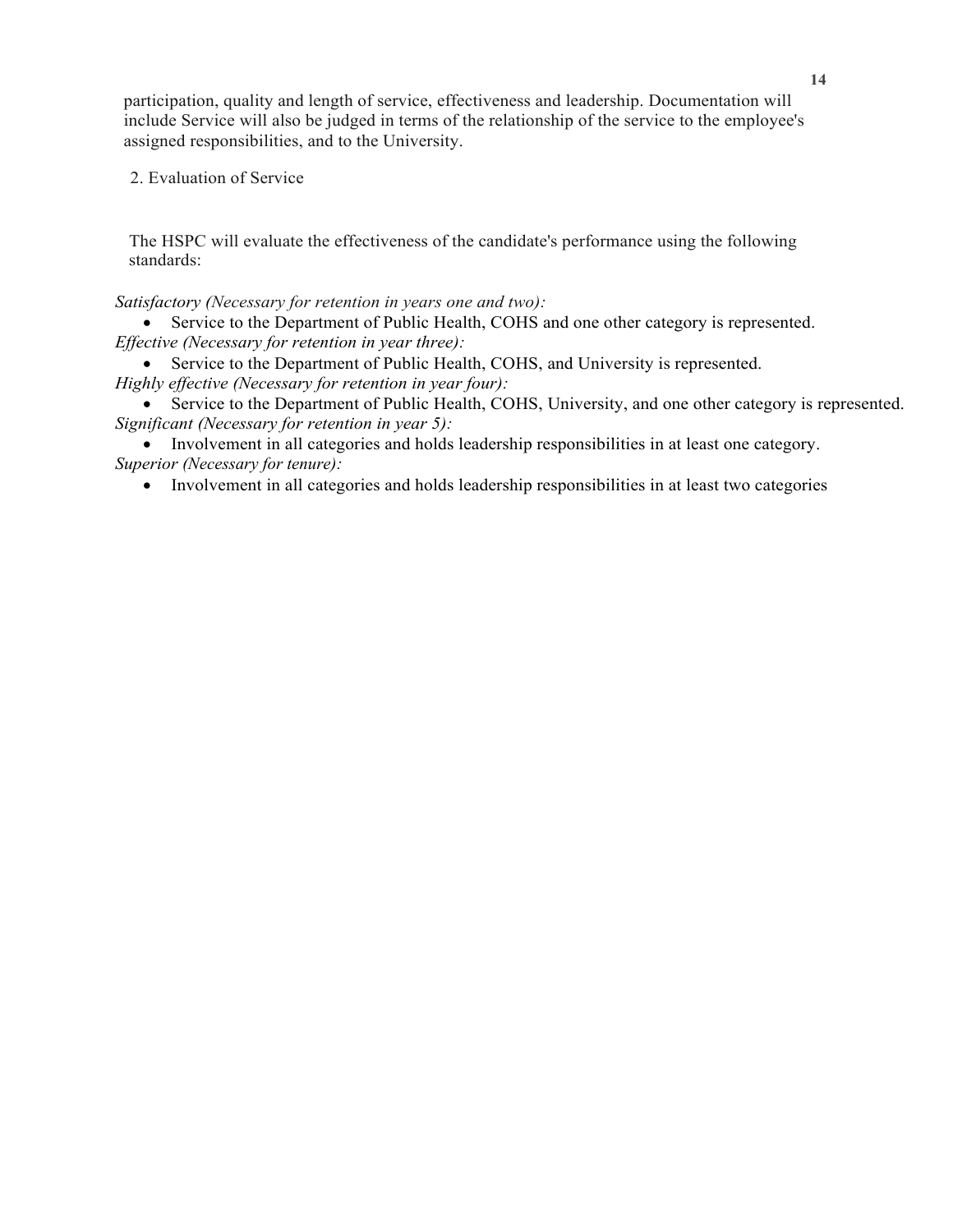## **IV. ANNUAL EVALUATION OF TENURED EMPLOYEES**

The annual evaluation for tenured employees not being considered for promotion or PAI is a process to evaluate each faculty member's work performance and accomplishments. The evaluation shall consist of the review by the Department Chair/Director of the required material and other professionally-related materials, including work in progress done since the last evaluation. Faculty will be evaluated in the areas of teaching, research, and service using the standards of Exemplary and Adequate performance as described below:

The standard for **Exemplary** performance is described as: Superior teaching/performance of primary duties; significant research/creative activity; and significant service during the evaluation period as specified in the DAC.

The standard for Adequate performance is described as: Effective teaching/performance of primary duties; satisfactory research/creative activity; and satisfactory service during the evaluation period as specified in the DAC.

The evaluation shall include:

- (a) Required student course evaluations;
- (b) Peer or chair course evaluations at least once in a two-year period;
- (c) Syllabi from all courses taught in evaluation period;

(d) Materials submitted by the employee to substantiate performance in each of the areas of teaching/primary duties, research/creative activity and service; and

(e) Materials in the employee's personnel tile.

Relevant materials include evidence of professional advancement and development such as receipt of continuing education units, engagement in accreditation or curriculum revisions, presentations (papers or posters) at professional conferences, and renewal of certificates or licensure.

Following review of the documents, the Department Chair shall write a brief evaluation statement and send it to the Dean for review. A copy of the evaluation statement shall be sent to the employee. The employee may attach a written response to the evaluation statement for inclusion in the personnel file. After the review, the Dean will forward her/his recommendation to the Provost.

Failure to meet the **Adequate** standard for two consecutive years in any given area shall trigger a one-year appraisal and professional development process, as developed by the Professional Development Mentoring Committee. The Committee shall be formed of a total of seven members. There shall be three Administration-appointed and three UPI-appointed members who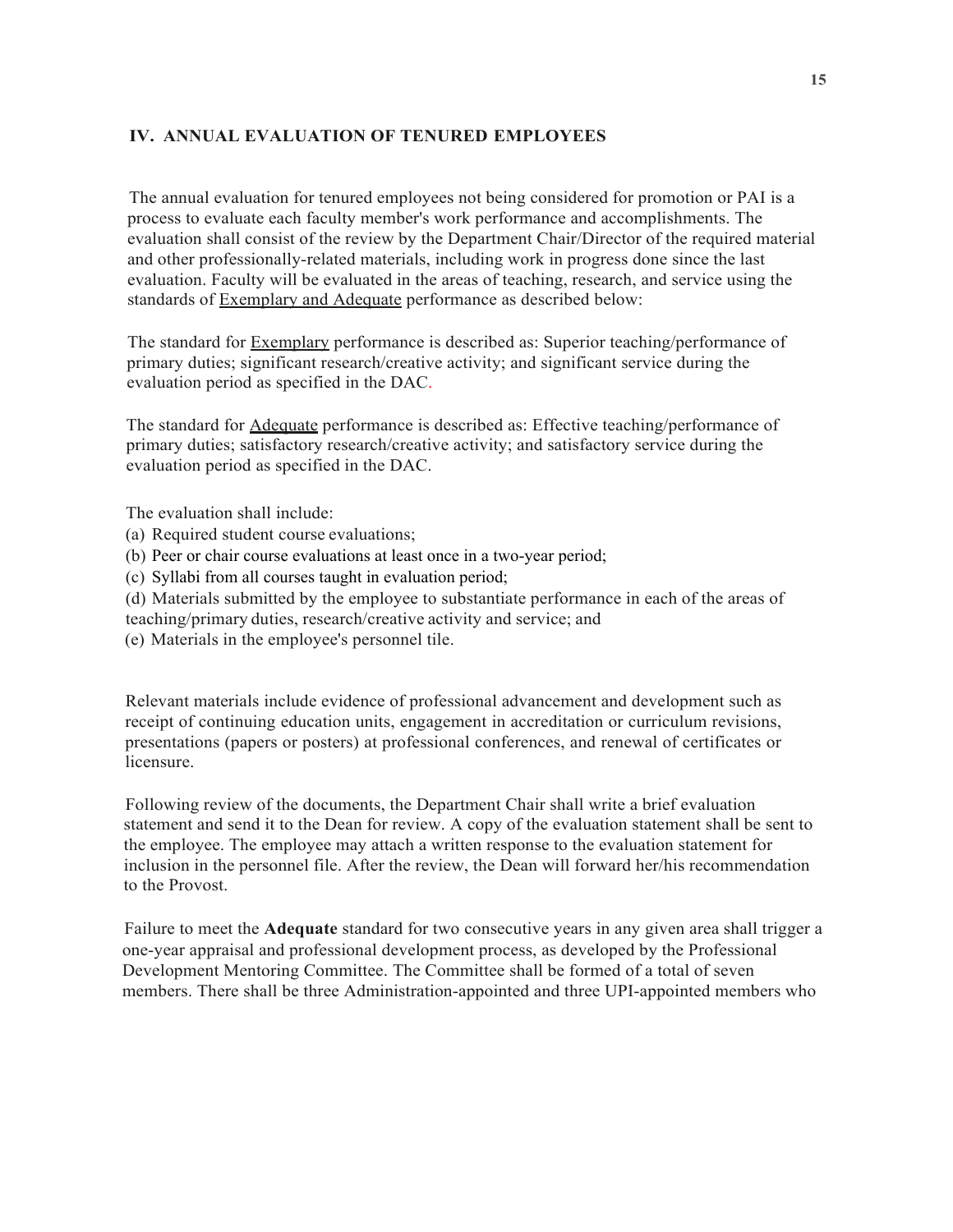shall jointly choose an additional member and this committee of seven will select the Chairperson.

This Committee shall meet regularly to develop a mentoring process to assist any tenured faculty member who fails to meet the **Adequate** standard as described above. This Committee shall draft language describing the process in detail, including a procedure for identifying mentors and for determining appropriate benchmarks for assessing development. This Committee will identify the policy and procedures for this process. They will include:

(a) Identification and development of the appropriate resources;

- (b) Development of the mentoring process and identification of the mentors; and
- (c) Determination of appropriate benchmarks and evaluation process for assessing development.

If a faculty member fails to participate in the development and implementation of a Professional Development Plan (third year) and does not meet the **Adequate** standard in the area under review in the following year (fourth year), a sanction up to and including termination may be initiated following the procedures in Article 5. **(Article 19.4.c. 1-4)**

# **V. Tenure by Exceptionality**

Consideration for Tenure on the Basis of Exception

- A. An employee who does not satisfy either (1) the educational requirements for tenure described in Section 22.6.a, above, or (2) the years of service requirement specified in Section 22.6.b, above, may apply for consideration for tenure in her/his third, fourth, fifth, or sixth year of fulltime service in the bargaining unit at the University on the basis of exceptional performance in at least two of the following areas: teaching/performance of primary duties, research/creative activity, or service. If the employee elects to submit a portfolio early for tenure, then that individual is responsible for notifying the Department Chair and the Contract Administrator in writing by the time specified in the Personnel Action Timetable for his/her retention portfolio submission. This request should state that the individual is deferring consideration for retention and submitting a portfolio for tenure under the exceptionality clause of the Contract. The Contract Administrator will respond in writing of acceptance and copy the UPI Chapter President.
- B. An employee who applies for consideration for tenure on the basis of Section 22.7.a shall present evidence in support of her/his claim of exceptional performance to the Department Personnel Committee and the Department Chair.
- C. If the Department Personnel Committee and the Department Chair concur that the employee should be recommended for tenure, written recommendations, supported with written reasons based on evaluation criteria, application of criteria, and materials as specified in Section 19.4, shall be prepared and transmitted by the Department Chair and the Department Personnel Committee as provided in Sections 22.9 through 22.13 of the contracts, during the period for tenure review as specified in the Personnel Action Timetable.
- D. If the employee is not in her/his final probationary year, and if the employee subsequently applies for consideration for tenure as an exception to the educational requirements or years of service requirements for tenure, her/his application shall be considered and transmitted as provided in Sections 22.9 through 22.13 of the contract.
- E. For the Department of Public Health, candidates for tenure on the basis of exception must exceed the criteria of superior for teaching (pg. 8), significant for research (pg. 12), and significant for service (pg. 14).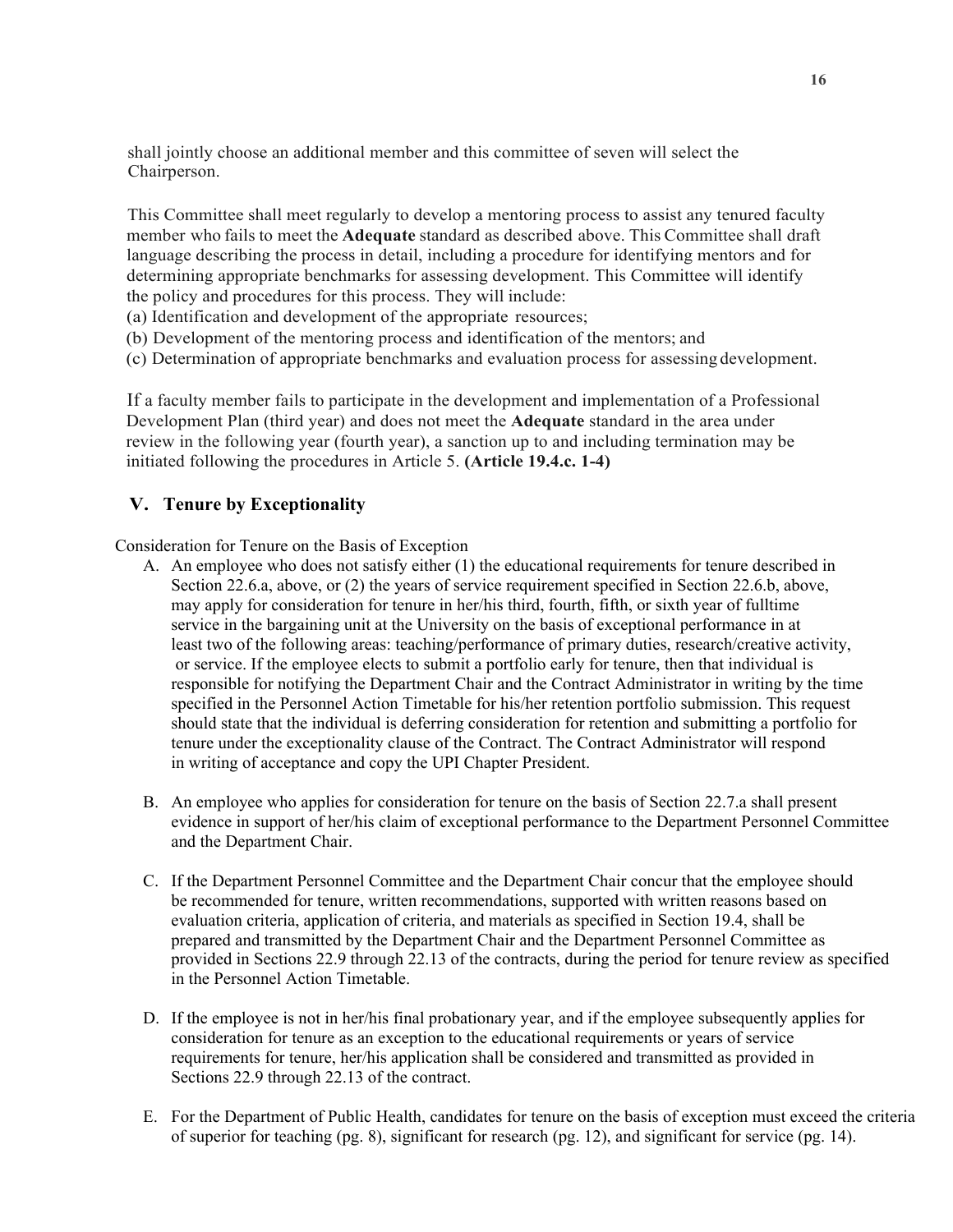## **VI. RESEARCH, CLINICAL AND UNIT B FACULTY**

Faculty appointment as a lecturer may be offered to qualified Research, Clinical, and Unit B candidates with a Master's degree or individuals enrolled in doctoral programs in a health or related discipline. Research, Clinical, and Unit B candidates who have completed a doctoral degree, may apply for tenure-track, research or clinical faculty appointment in the relevant department in the College. Consideration for such an appointment may depend on budget availability of vacant line and funding for the position.

Research, Clinical, and Unit B faculty will be evaluated based on their teaching/primary duties and well as their service to the University. Documentation must be provided in the portfolio to demonstrate compliance with the required conditions for continuing employment as stated in this document. After one year of employment, an evaluation portfolio should be submitted to the department chairperson following the University Personnel Timetable.

For teaching/primary duties performance, Research, Clinical, and Unit B faculty will be evaluated using the same criteria and guidelines as Unit A faculty for the "satisfactory" and "highly effective" levels of performance. In addition to meeting the "Condition for Continuing Employment" described in this document, Research, Clinical, and Unit B faculty must maintain "satisfactory" performance in the teaching/primary duties for their contract to be renewed. Refer to Section III of the contract to identify the standards to be used in evaluating Research, Clinical, and Unit B faculty (Article 33.1). Conditions for multi-year contract for Research, Clinical, and Unit B Lecturers are specified in the UPI contract (Article 30.2).

## Evaluation Procedures for Lecturer or Clinical Faculty

A. No Lecturer shall be evaluated until she/he has completed one full academic term of service at the University.

B. Evaluation of employees on Lecturer or Clinical Faculty appointments shall consist of a review of the following by the Department Chair/Supervisor and the Dean/Director where applicable:

1. Each academic term, all of an instructor's students, except those enrolled in practica, tutorials, independent study courses, and other such courses shall have the opportunity to evaluate their instructor's teaching effectiveness in accordance with methods and procedures specified in the approved statement of Departmental Application of Criteria. All official student evaluations remain the property of the University.

# **2. Chairperson reports of class visitation (1 per academic year)**

The candidate will invite the chairperson to visit one class (lecture, fieldwork and/ or laboratory) per academic year, the class to be mutually agreed upon. The program chair will complete the evaluation and submit a copy to the candidate. The program chair has the option to request subsequent visits of any course at a time mutually agreed upon by chair and candidate. The person being reviewed may offer or the reviewer may request additional examples of online experiences, such as asynchronous material, or instructions and rubrics for assignments related to what they taught for the session observed. Faculty teaching distance education (hybrid or online) courses may provide a recorded class session for chair evaluation. All course visitation evaluations completed by the chair will be included in the portfolio.

# 3. **Peer reports of class visitation (1 per long semester)**

Candidates are expected to invite one full time faculty member from the College of Health Sciences to observe a class at least once each semester. The candidate may choose peer reviewers. The candidate may not be reviewed by the same peer for two consecutive semesters. The candidate must have a peer report from a member of the health studies faculty at least one time each academic year. Faculty teaching distance education courses (hybrid or online) may provide a recorded class session for peer evaluation. For Unit B faculty, evaluations may be from full time Unit B or Unit A faculty. The candidate has the